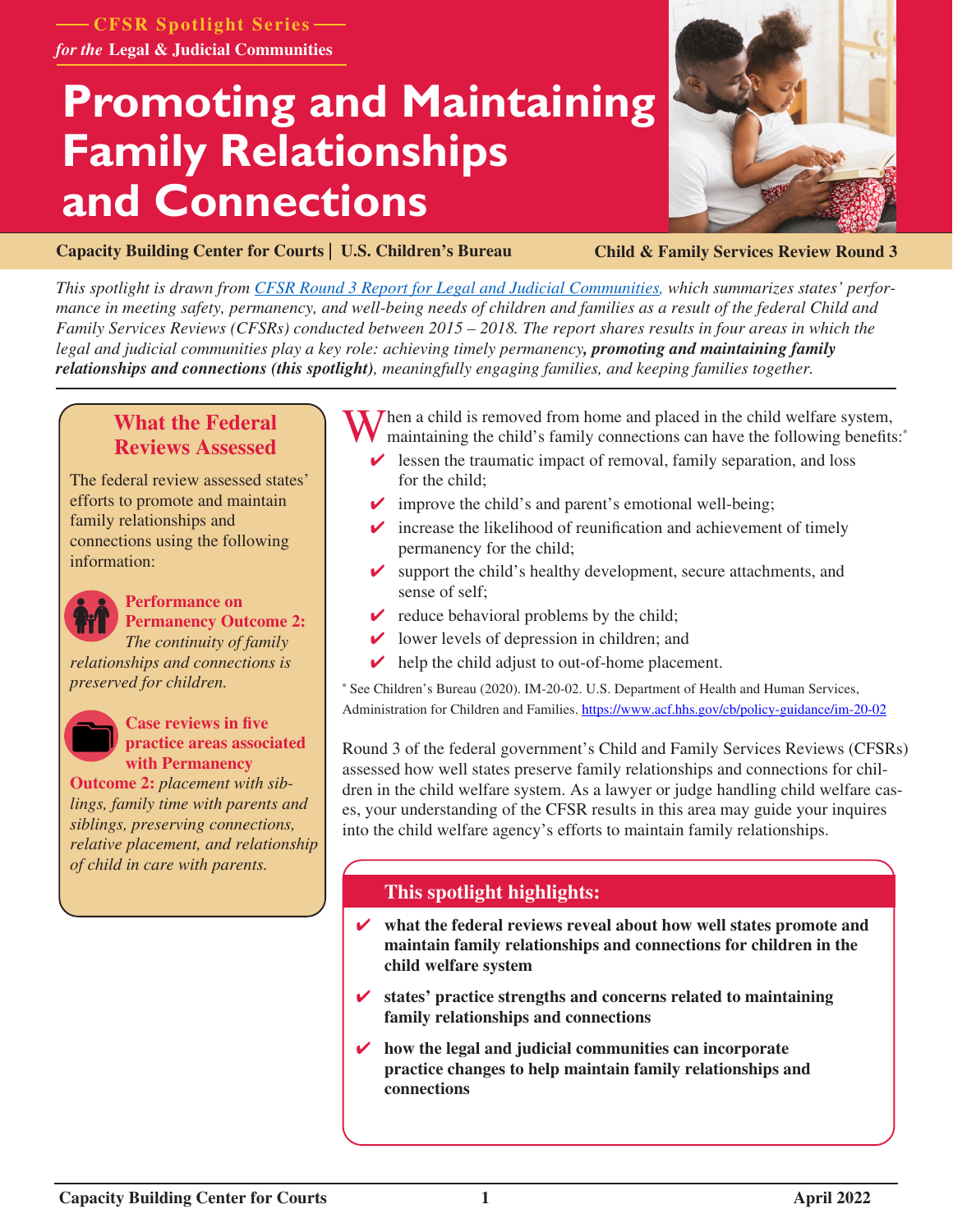## What the Federal Reviews Tell Us



**No state performed well in all five practice areas associated with preserving family relationships for children.** The CFSRs

examined states' child welfare system performance on Permanency Outcome 2: *the continuity of family relationships and connections is preserved for children.*

- $\blacktriangleright$  Across the 50 states and the District of Columbia, 61% of the 2,482 cases in CFSR Round 3 involving children in foster care substantially achieved Permanency Outcome 2.
- $\triangleright$  Case reviews across five practice areas showed performance on individual items was stronger than combined performance across the five practice areas associated with Permanency Outcome 2.





**Maintaining sibling relationships must be prioritized.** The federal Fostering Connections to Success and Increasing Adoptions Act requires that states make reasonable efforts to place siblings together in foster care and arrange for family time or other ongoing contact when they are placed apart.

While there are sometimes valid reasons for siblings to be placed apart, the results showed that less than half of siblings placed in foster care were placed together. While many maintain contact through family time, not all siblings see one another regularly or consistently have quality interactions.

**Strengthening family-finding efforts is key.** Federal law requires state agencies to identify family members as potential caregivers for children in foster care. The CFSRs found family-finding efforts to identify, locate, inform, and evaluate maternal relatives as potential placement resources occurred in 56% of the cases reviewed, and in 47% for paternal relatives. Relatives can also play a valuable role by hosting family time between the parent, child, siblings, and other family members.

#### What some states are doing well

- $\triangleright$  Taking responsibility for locating relatives to serve as placement resources for siblings and nurturing sibling and family bonds.
- $\vee$  Providing high-quality and frequent family time for the child, siblings, and parents.
- $\vee$  Adjusting the frequency of family time between children and parents to be less restrictive and to meet the needs of the child and case circumstances.

## What some states need to improve

- $\vee$  Placing siblings in foster care together, as appropriate.
- $\triangleright$  Providing regular and quality family time for siblings placed apart.
- $\triangleright$  Providing frequent and quality parent-child family time, especially for fathers.
- $\vee$  Reuniting siblings after initial separation.
- $\triangleright$  Ensuring efforts are made to identify, locate, inform, and evaluate relatives, especially paternal relatives.
- $\vee$  Adjusting the level of supervision for family time based on case circumstances (i.e., not supervising family time when there is a lack of safety concerns).